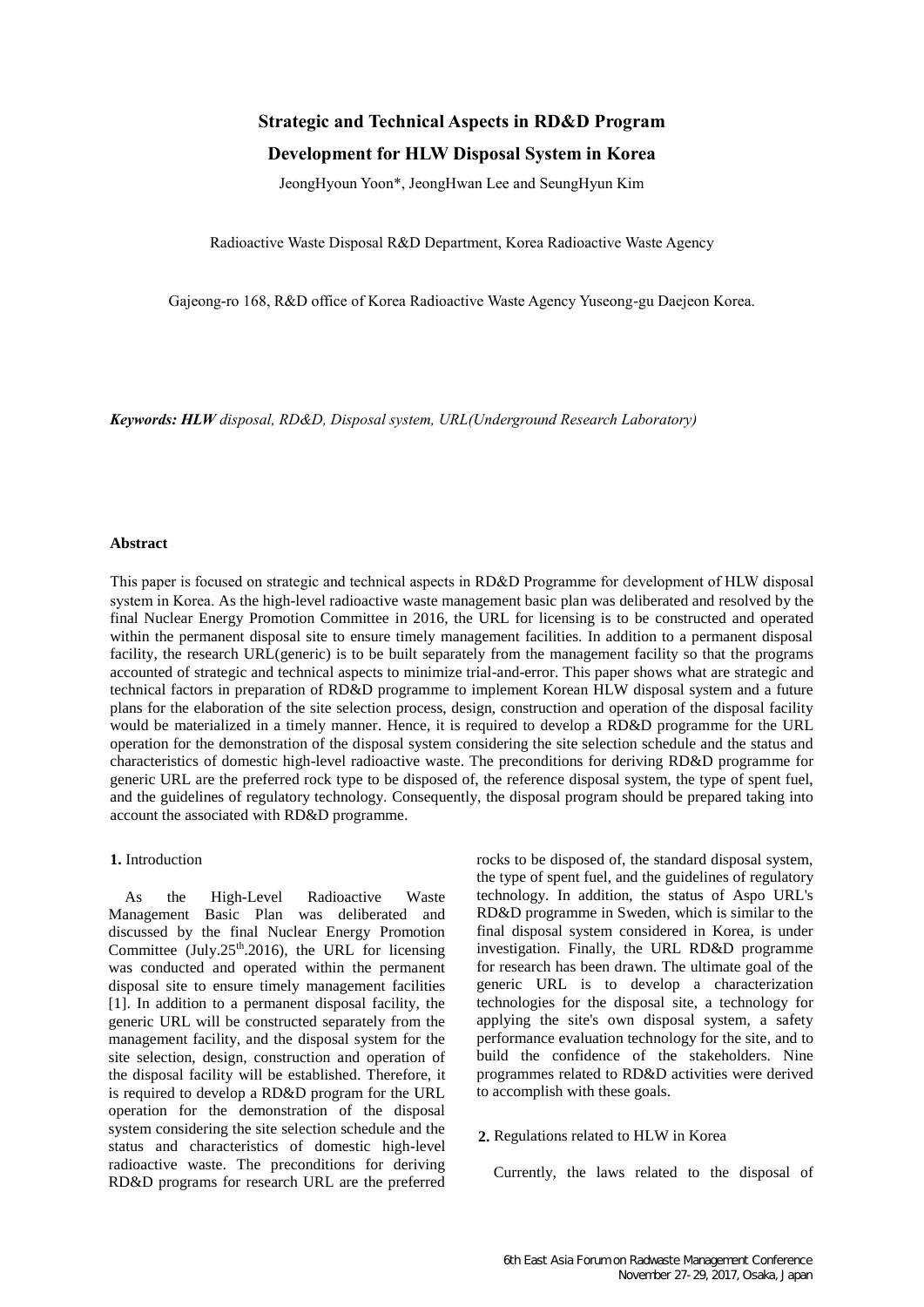high-level radioactive waste in Korea include Law No. 13545 "Nuclear Safety Act", Nuclear Safety Commission Regulation No. 14 "Rules on Technical Standards such as Radiation Safety Management", and Nuclear Safety Commission Notice No. 2015-21 General Standard for High-Level Radioactive Waste Deep Disposal Facilities."(Fig. 1).

The Nuclear Safety Act stipulates the safety management related to the research, development, production, and use of nuclear energy to prevent radiation-induced disasters and ensure public safety. In relation to the disposal of high-level radioactive waste, Article 63 stipulates that a person who intends to construct and operate a radioactive waste storage, treatment, disposal facility and its associated facilities shall obtain permission from the Commission as prescribed by the Presidential Decree. The location, structure, facilities, and performance of the radioactive waste management facility, etc., as defined in Article 64 (1), "Securing the technical capability necessary for the construction and operation of radioactive waste management facilities, shall be in conformity with the technical standards set forth in the regulations and not interfere with the prevention of public disasters of human bodies and objects due to radioactive materials. According to the legal notice of the regulatory agency(NSSC) are as follows;

The safety of deep disposal facilities should be continuously evaluated based on the latest information for the purpose of step by step throughout the entire disposal system including basic research, site survey, design, construction, operation, closure and post-closure management.

All aspects of disposal facilities, such as site selection, design, construction, operation, closure and post-closure management of deep disposal facilities, should be based on the results of studies conducted in underground research facilities that can characterize deep disposal systems.

Underground facilities should be installed and operated at the site of the disposal facility in order to confirm the characteristics inherent to the disposal



system and to predict the long-term performance. Fig. 1. Schedule for high-level radioactive waste management



Fig. 2. Nuclear regulations of Korea

#### **3.** National policy of HLW in Korea

The 'Public Engagement Commission on Spent Nuclear Fuel Management', established in accordance with the 'Radioactive Waste Management Act', recommended the government to establish detailed plans for the development of technology related to spent fuel management facilities through the participation of domestic and international experts, local residents and civic groups ('15).

According to the recommendation of Public Engagement Commission on Spent Nuclear Fuel Management and the Article 6 of the Radioactive Waste Management Act, the government established the "Basic Plan for the Management of High Level Radioactive Waste Management" and published through the deliberation and resolution of the Nuclear Energy Promotion Commission under Article 3 of the Nuclear Energy Promotion Act ('16). The basic plan is the first national plan to deal with high-level radioactive waste. It includes the basic policy of high-level radioactive waste management, the status and prospects of the high-level radioactive waste management, facility planning including site selection, investment planning, public understanding and technology development.

In particular, the basic plan stipulates that URL for licensing, interim storage facility, and permanent disposal facility are to be located in on a single site. According to the basic plan, the site will be selected for about 12 years through scientific research and democratic procedures, and the interim storage facility will be constructed within 7 years after securing the site. Prior to the interim storage, high-level radioactive waste should be inevitably managed within the NPP sites, and empirical studies should be conducted at the URL for licensing. Based on the international cooperation, the strategy of the large-scale framework is to secure timely disposal core technologies aiming at both safety and economic aspect efficiency, to ensure the transparency, public reporting and continuous communication with stakeholders.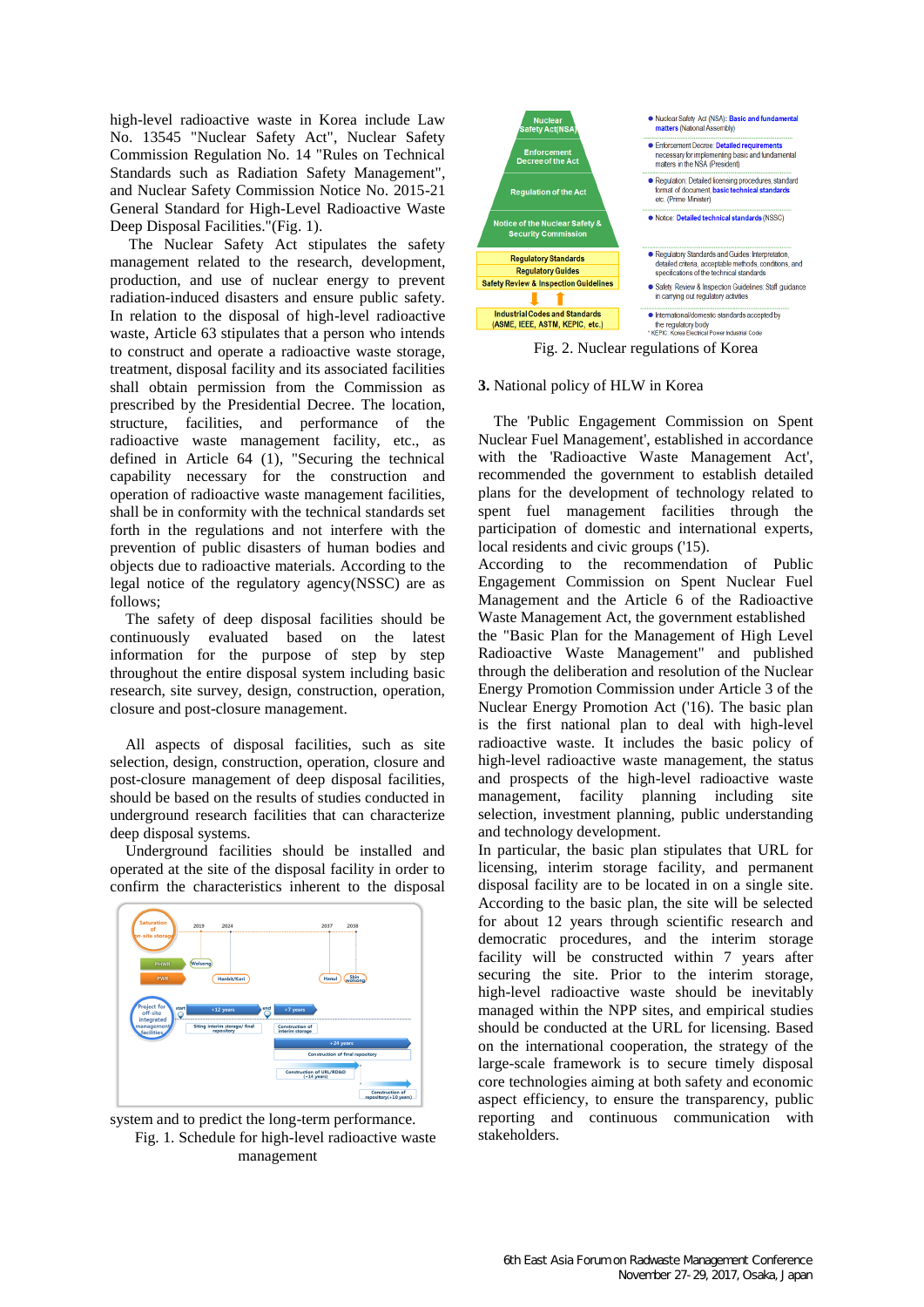The reliability of the disposal project can be enhanced by developing the unique disposal system suitable for the conditions in Korea and by objectively proving its performance and safety assessments.

# **4.** Objective of Generic URL

URLs can be divided into generic URL and site-specific URL according to the schedules of commercial disposal projects (Table 1). The generic URL is a unique disposal system that is developed in consideration of the geological condition, supporting the work performed in preparation stage of the commercial disposal project [2]. The generic URL is mainly based on empirical tests to demonstrate the safety of disposal systems. These projects are carried out at the generic URL located in the distribution area of similar rock type before the candidate site of the final repository is determined. (KORAD, 2012).

Table 1. Comparison of the generic and site-specific URL as a functions of their features and roles

| TOIES                                                                                                                                                                                                                                                                                                                                                                                                                                                                                                                                                                                                                                                                                    |                                                                                                                                                                                                                                                                                                                                                                                                                                                                                                                                                                                                                                                                                            |  |
|------------------------------------------------------------------------------------------------------------------------------------------------------------------------------------------------------------------------------------------------------------------------------------------------------------------------------------------------------------------------------------------------------------------------------------------------------------------------------------------------------------------------------------------------------------------------------------------------------------------------------------------------------------------------------------------|--------------------------------------------------------------------------------------------------------------------------------------------------------------------------------------------------------------------------------------------------------------------------------------------------------------------------------------------------------------------------------------------------------------------------------------------------------------------------------------------------------------------------------------------------------------------------------------------------------------------------------------------------------------------------------------------|--|
| Generic URL                                                                                                                                                                                                                                                                                                                                                                                                                                                                                                                                                                                                                                                                              | Site-specific URL                                                                                                                                                                                                                                                                                                                                                                                                                                                                                                                                                                                                                                                                          |  |
| - Demonstration and<br>performance of NBS's own<br>disposal system<br>(EBS/NBS)<br>- Focus on disposal<br>research and analysis<br>technology development<br>- Development and testing<br>of site environmental<br>monitoring management<br>technology and program<br>- Development of general<br>purpose database system<br>- Appropriateness<br>assessment of preferred<br>rock/site suitability<br>- Test and demonstration of<br>safety evaluation model<br>- Verification and<br>demonstration of<br>construction and operation<br>technology<br>- Development and<br>application of safety case<br>- International cooperation<br>and joint research<br>- Used for (the) technical | - Facilities for supporting<br>construction and operation<br>of commercial disposal<br>facilities<br>- Data collection of rock in<br>site<br>- Evaluation of site<br>characteristics: Deep<br>Environment in near-field<br>- Prove disposal suitability<br>of disposal site<br>- Development and<br>verification of relevant<br>technology<br>- Establishment of baseline<br>conditions of disposal site<br>- Operation of management<br>system for site<br>environment monitoring<br>before construction<br>- Performance and safety<br>evaluation requirements for<br>construction and operation<br>licenses and the application<br>of their related programs<br>- Commercial repository |  |
| education and training                                                                                                                                                                                                                                                                                                                                                                                                                                                                                                                                                                                                                                                                   | site application program                                                                                                                                                                                                                                                                                                                                                                                                                                                                                                                                                                                                                                                                   |  |

**5.** Procedure of RD&D program of generic URL

Considerations for developing a generic URL RD&D program are as follows;

1) concept of a unique disposal system reflecting domestic circumstances, 2) preferred rock species for disposal, and 3) regulatory requirements (Fig. 3).

A generic URL RD&D programme for proving the performance of a disposal system should include all the detailed research items that need to be carried out in a series of URL business processes leading to site selection and site investigation, construction and operation [3].

# Fig. 3. Procedure of developing the RD&D programme

Prior to developing the RD&D programme of a



generic URL, it is necessary to review the preferred rock type for the disposal reflecting the domestic geological condition, and single or multiple rock types may be determined depending on the situation. The most important component in a disposal system is multiple barriers (engineered barriers + natural barriers). Engineered barriers prevent the outflow of the RN spills leaking from high-level radioactive waste, and the natural barriers serve to delay the diffusion of RN into the ecosystem through engineered barriers. The URL RD&D programme should consider how this multi-barrier system can prove that it can maintain safety performance in compliance with regulatory requirements [4]. Hence, in the development process of generic URL RD&D programme, the expected performance items are determined by taking the above items into consideration and the RD&D programme of the budget is derived by being compared with the overseas situation. The resulting RD&D programme is finalized by reflecting the status and conditions of the research in the country.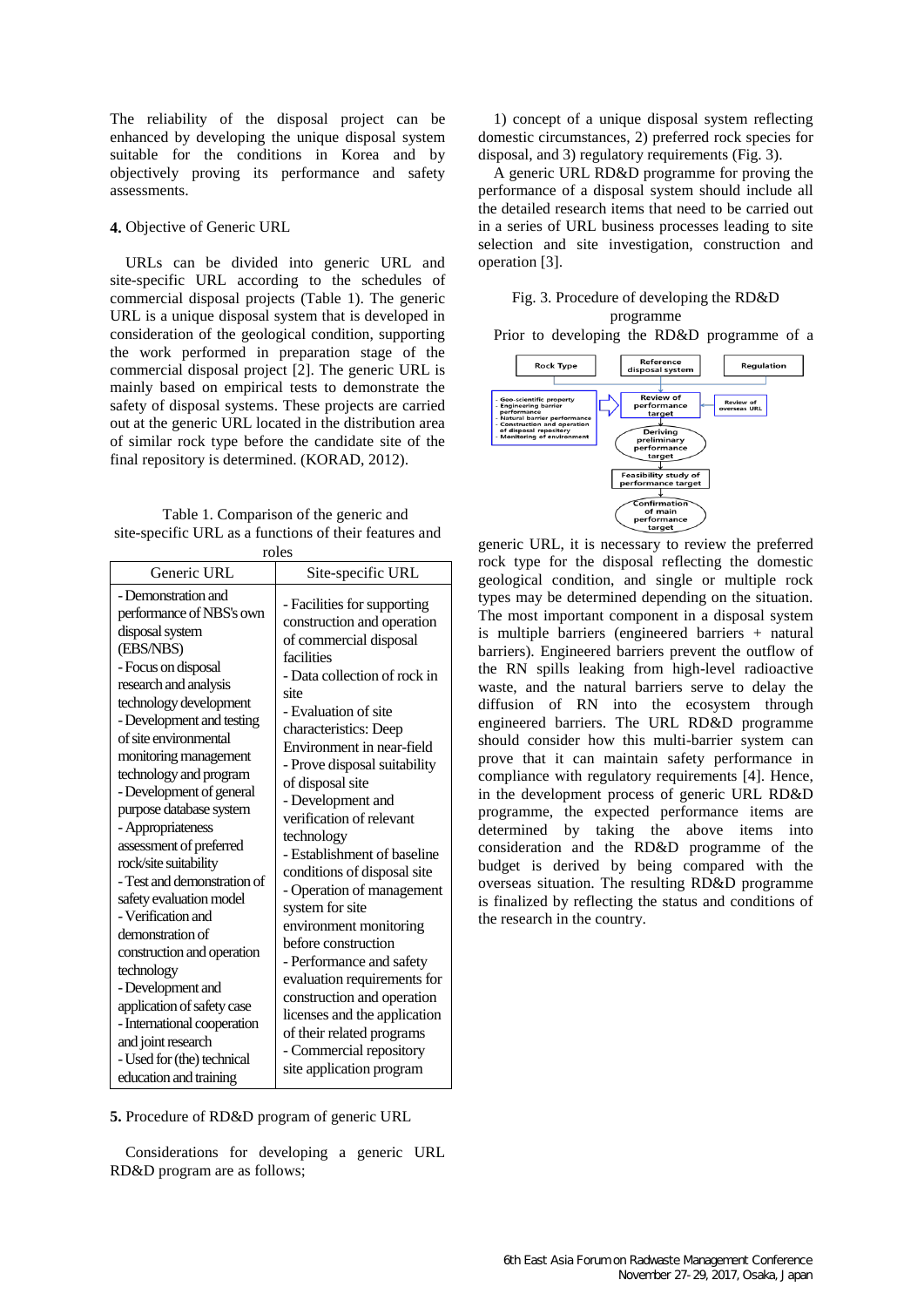

Fig. 4. Concept of Korean reference disposal system (KRS)

On July 25, 2016, South Korea finalized the 'Basic Plan for High-Level Radioactive Waste Management'(Draft) [1]. The site selection stage is aimed at the operation of a permanent disposal facility which consists of excluding non-conforming areas, collecting opinions from the public, conducting basic site conformity survey and in-depth site survey. The site selection period is expected to take about 12 years. It is necessary to secure an underground research facility (Generic URL) before the disposal site is determined in order to effectively carry out site investigation method, demonstration of the disposal system, and promotion to the public. An underground research facility (Site-specific URL) is set up in the final repository site derived from the site selection stage, which is distinguished from the generic URL, and an empirical study of the disposal system is planned. The schedule for securing the generic URL is expected to be about 10 years from site acquisition to construction as shown (Fig. 5). The site will be selected in 2019, and investigated until 2021, and the disposal repository will be constructed from 2023 to 2026, with the goal of operating from 2026 to 2053. but due to the nature of NWMO and uncertainties about the future, the schedule can be changed any time.



Fig. 5. Timetable for high-level radioactive waste management (Draft)

#### **6.** Development of generic URL RD&D programme

The roadmap approach is a common way to develop RD&D programme for deep geological disposal and the guideline should include principles of flexibility, step-by-step approaches to disposal, long-term verification of disposal plans and uncertainty. Through the execution of the generic URL RD&D programme for research, it is possible to identify the natural barriers target characteristic of the disposal system and the performance goal of the engineering method, and to identify the design factor of the unique disposal system reflecting the site characteristics in the short term and develop the final disposal system will be used as a core factors. The final goals of generic URL RD&D programme is timely secure and demonstrate core technologies needed for the construction and operation of the deep geological repository (DGR) considering various site evaluation tests and verification for securing the safety of DGR and for evaluating characteristics of host rock of disposal for optimization of construction. In order to examine the applicability of the disposal system that reflects the site characteristics, it is necessary to verify the performance of the disposal system, to complement and demonstrate the construction and operation of DGR, and finally to secure the acceptance of the public. Prior to site selection, we will focus on the site investigation and assessment technologies, the development of the concept of disposal system, and the production of safety assessment input data for site selection confirmation. For the purpose of securing the operation license until the operation of the DGR, the objective is to secure the safety assessment of the disposal system, the long-term demonstration test, the disposal facility handling method and equipment, and construction and operation methodology of DGR.

The ultimate goal of the generic URL is to develop a characterization technology for the disposal site, a technology for applying the site's own disposal system, a safety performance evaluation technology for the site, and to build the confidence of public. Nine program related to RD&D activities were derived to accomplish with these goals.

- 1) RD&D technical management program
- 2) Site investigation program
- 3) Rock mechanic investigation program
- 4) Natural barrier evaluation program
- 5) Engineering barrier evaluation program
- 6) Disposal operation program

7) Information transparency and monitoring system program

8) International cooperation program

9) Personal training program (2018 - 2052 years)

A total of 9 categories of RD&D programme were selected and detailed in research projects proposed within individual RD&D programme that is based on IAEA's recommendation (Fig. 6).

The data derived through the execution of the URL RD&D program for research can be utilized for the construction licensing of permanent disposal facilities in 2043 and the licensing of permanent disposal facilities in 2052.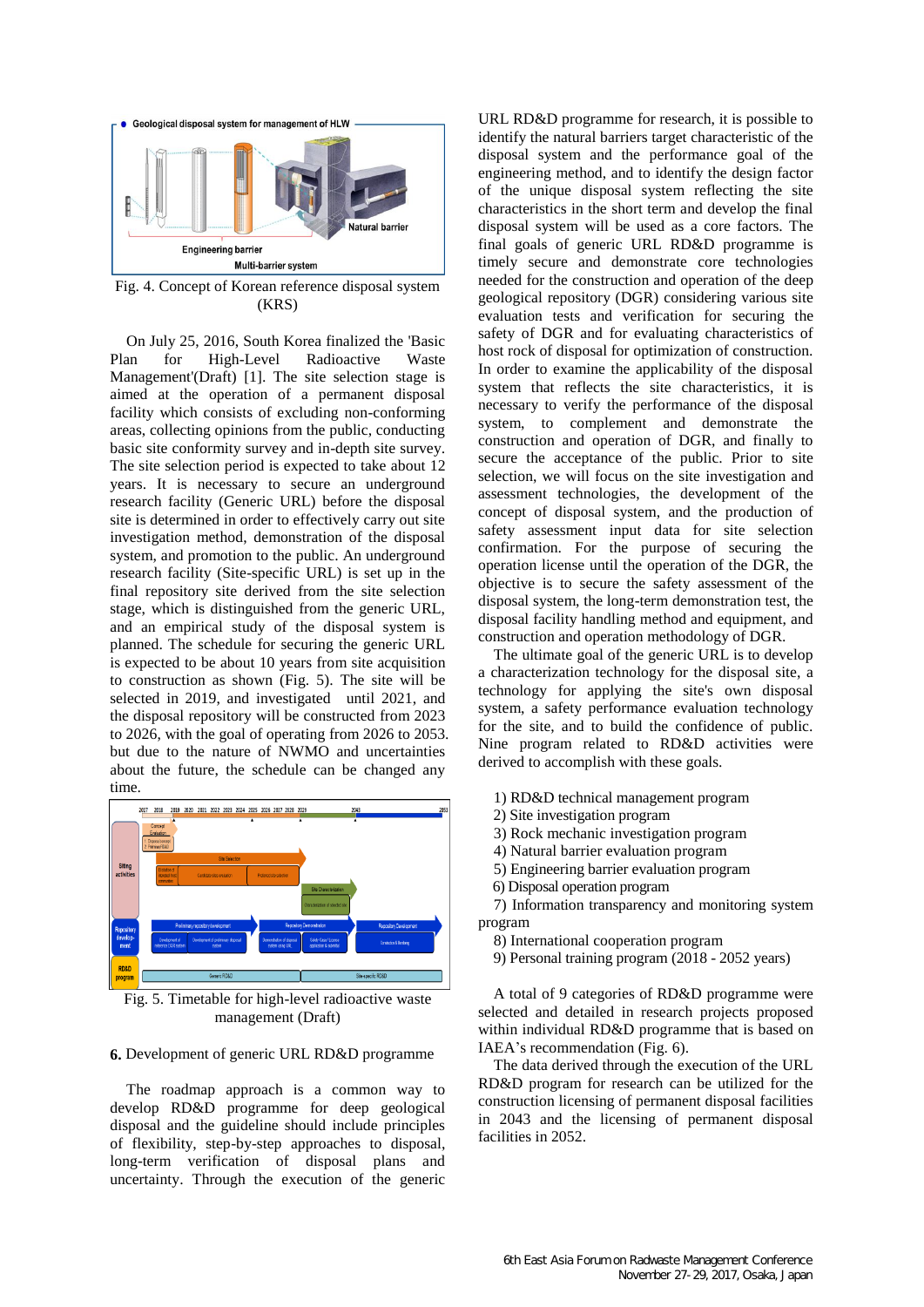

Fig. 6. RD&D programme related to goals (Draft)

### **7.** Development of generic URL RD&D programme

Development and updating of RD & D programs are required for obtaining research URLs and for long-term operation. We will publish technical reports every year, analyze RD & D results every two years, and set future directions. This behavior can be also used directly in the construction of a safety case.

Quality assurance is an act to ensure that all work items are performed under the premises of quality pursuit. In order to achieve these goals, it is necessary to carry out task management for sectors such as<br>manpower, purchasing, quality, safety and manpower, purchasing, quality, safety and environment according to a reasonable operating system. The structure of the quality assurance system consists of procedures, guidelines, training, traceability of verification / certification and quality audits. General guidance on pending issues relating to management, quality and environment should be prepared.

The total execution period is expected to take 36 years from '18 to '52 (Fig. 7). The final result is the development of a quality assurance system that reflects the operator management system and operator requirements for long-term URL operation. It will be used as a basic system and will be used immediately as regulatory agency license application documents. It consists of five detailed projects linked to two detailed programs.

| <b>Operation for URL</b>     |                                                      | sitiBite investigatonstruction<br>operation                                                                 |  |
|------------------------------|------------------------------------------------------|-------------------------------------------------------------------------------------------------------------|--|
|                              |                                                      | 17 18 19 20 21 22 23 24 25 26 27 28 29 30 31 32 33 34 35 36 37 38 39 40 41 42 43 44 45 46 47 48 49 50 51 52 |  |
| RD&D<br>technical            | Establishm<br>ent of<br><b>RD&amp;D</b><br>operation | Development of operator requirements<br>Establishment of quality control                                    |  |
| manage-<br>ment<br>programme | Establish<br>detailed                                | Development of DB management system<br>Operation for DB management system and maintenance                   |  |
|                              | project                                              | Development of long-term management system                                                                  |  |
|                              | manageme<br>nt system                                | Development of test<br>Development of procedures and operation of test programs<br>program procedure        |  |
|                              |                                                      |                                                                                                             |  |
| <b>Major achievements</b>    |                                                      | Operator operation and quality control system<br>Operation for DB management system                         |  |
|                              |                                                      | DB management system<br>Operate equipment and test program                                                  |  |
|                              |                                                      | Procedures for performing<br>the detailed test program.                                                     |  |

# Fig. 7. Roadmap of RD&D technical management programme goals (Draft)

**8.** Strategy to implement generic URL RD&D programme

In case of overseas cases, R&D strategy (R&D planning, implementation strategy, budget management, etc.) and management systems are directly managed by the disposal program of each country.

The R&D's how it works is divided into fields according to the characteristics of the project and is carried out through collaboration with industry, university and institute.

The radioactive waste management agency will focus on planning and arranging the overall project (combination of R&D results), promoting low-cost R&D (development of disposal container), and safety related activities (including URL operation).

Implementation of international cooperation focuses on performance assessment of repositories through URL operation and is conducted through demonstration programs elements in associated with disposal system.

The basic research is carried out by academia in order to maintain human resources and the highest level of technology to support radioactive waste management agency.

The government-funded/government-contributed research institute reflects the plans for disposal projects into the national R&D policy and conducts domestic R&D. The results of the research are directly used by the radioactive waste management agency.

The company conducts machinery, equipment, and systems related to the construction and operation of repositories that reflect the operator's R&D plans. And also strive to secure the reliability and acceptability of disposal projects.

As for the framework for implementing R&D programme, all the duties such as the technology and knowledge developed through URL RD & D for research, secured site data, and information on building a safety case are essential for the operation of the geological repository and construction permits. Therefore, for the effective progress of implementing the geological repository, we aim to enter the middle of the leading technology through joint research with domestic industry, academia and government, and international cooperation.